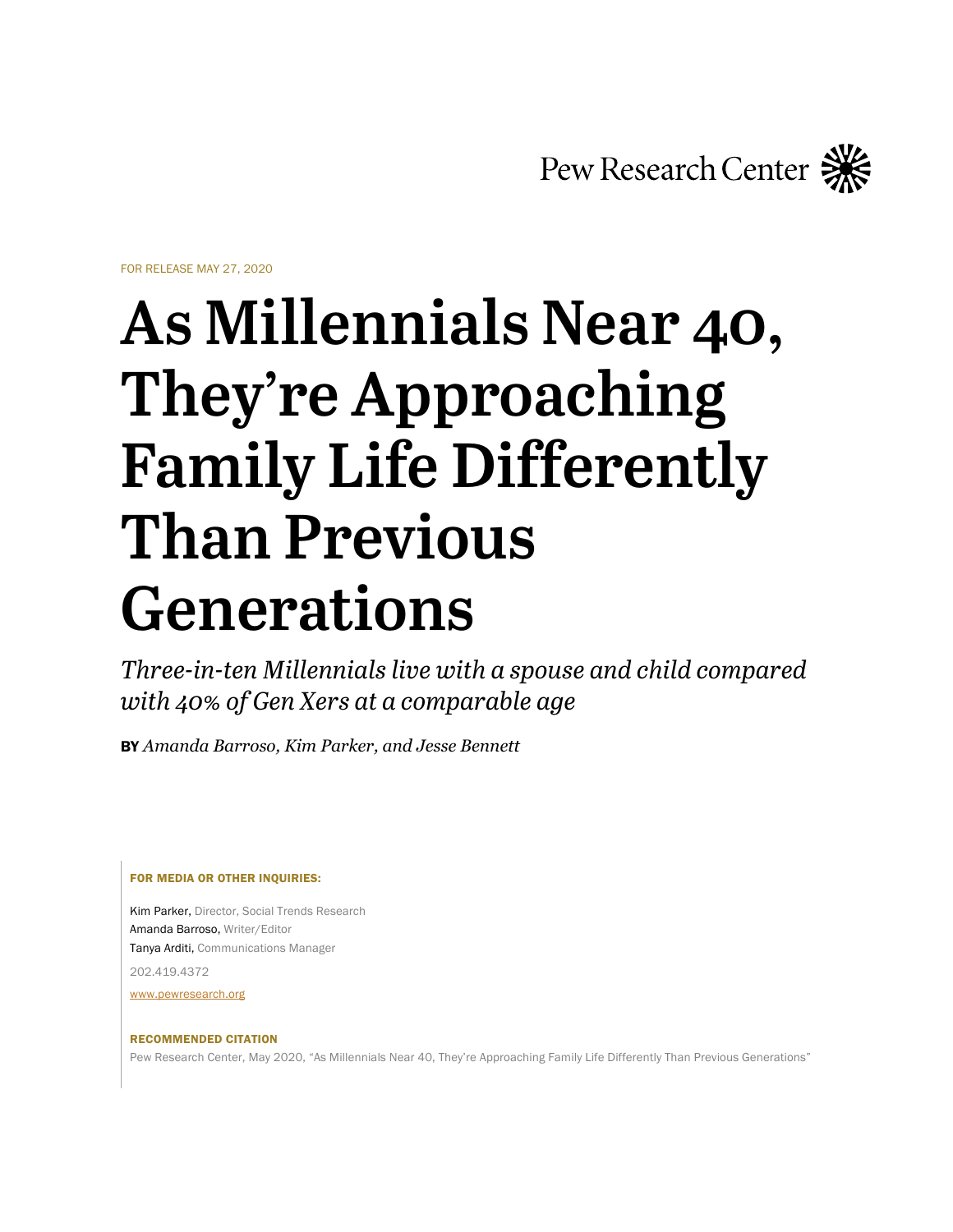# About Pew Research Center

Pew Research Center is a nonpartisan fact tank that informs the public about the issues, attitudes and trends shaping America and the world. It does not take policy positions. The Center conducts public opinion polling, demographic research, content analysis and other data-driven social science research. It studies U.S. politics and policy; journalism and media; internet, science and technology; religion and public life; Hispanic trends; global attitudes and trends; and U.S. social and demographic trends. All of the Center's reports are available at [www.pewresearch.org](http://www.pewresearch.org/). Pew Research Center is a subsidiary of The Pew Charitable Trusts, its primary funder.

© Pew Research Center 2020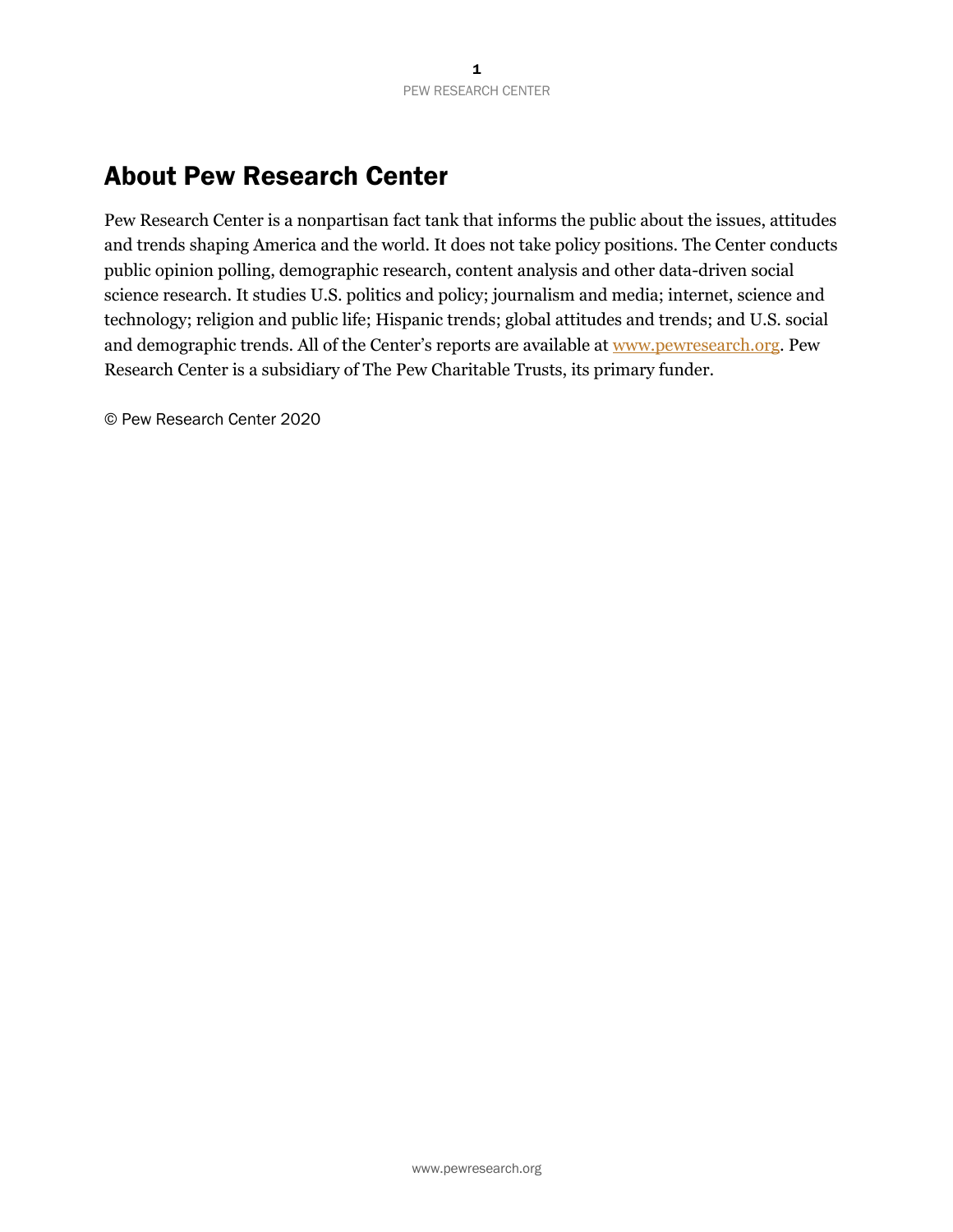# How we did this

In 2020, Millennials range in age from 24 to 39, a stage of life where marriage and parenthood have traditionally been common. This report looks at how Millennials are forming their own families – focusing on living arrangements, marriage rates and birth rates – and compares Millennials to previous generations at the same age.

For the majority of this analysis, we compared members of four generations when they were ages 23 to 38 years old: Millennials in 2019, Gen Xers in 2003, Baby Boomers in 1987 and members of the Silent Generation in 1968. Most of the demographic data in this report were derived from the [Current Population Survey Annual Social and Economic Supplement](https://www.census.gov/programs-surveys/cps.html) (ASEC), which is conducted in March of every year. For the fertility analysis, we looked at adults ages 22- to 37-years old. For generational comparisons of fertility data, we examined Millennials in 2018, members of Gen X in 2002, and Baby Boomers in 1986. There is no comparable fertility data available for members of the Silent generation. Fertility data are derived from the [June Fertility Supplement.](https://cps.ipums.org/cps/fertility_sample_notes.shtml)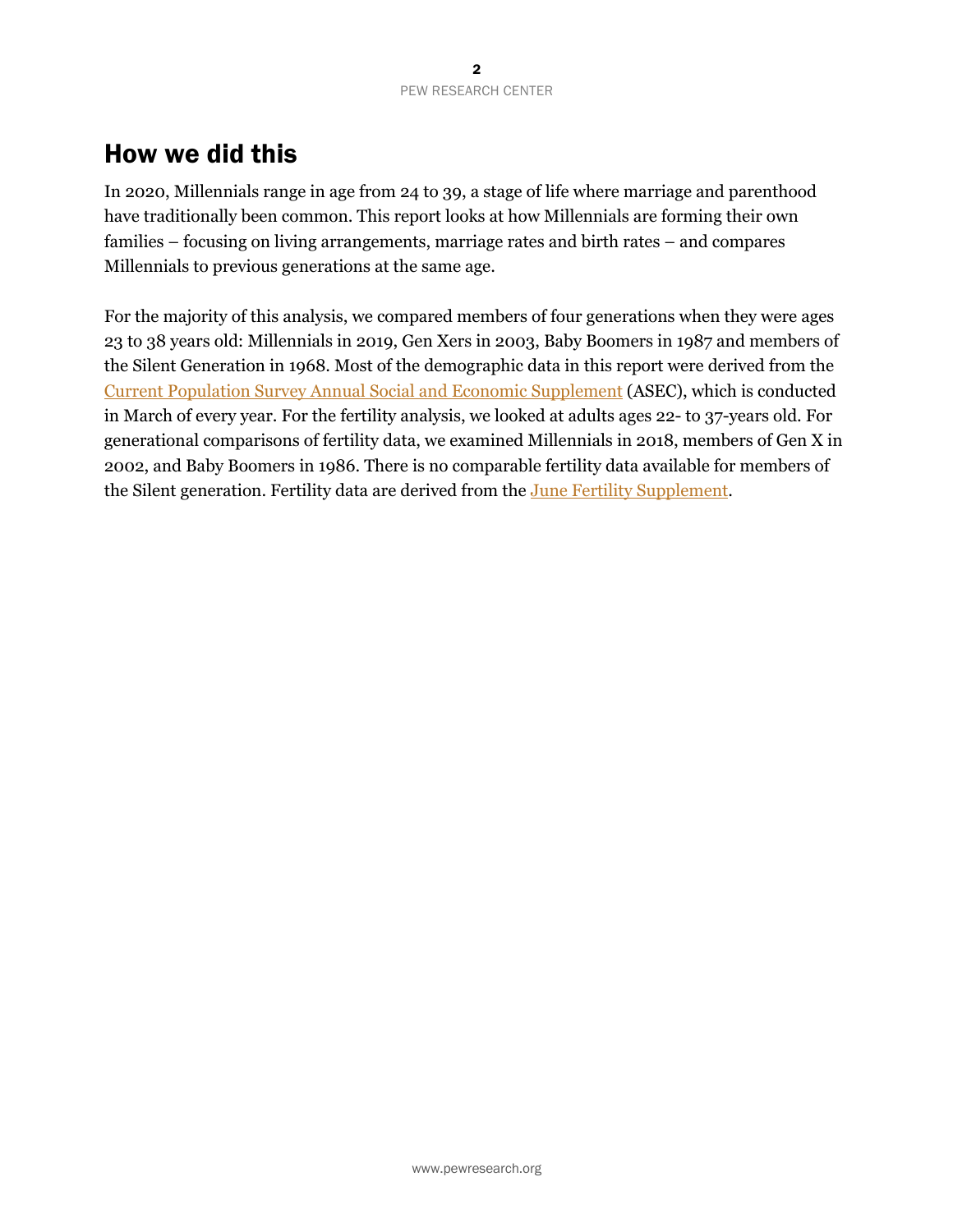# **Terminology**

Unless otherwise noted, Millennials in this report are defined as adults ages 23 to 38 years old in 2019. Previous generations are defined as follows: Generation X (Gen X) is defined as adults ages 23 to 38 years old in 2003; Baby Boomers are adults ages 23 to 38 in 1987; and members of the Silent Generation are adults ages 23 to 38 years old in 1968.

In this report, a person is considered to be "in a family" if they reside with a spouse, their own child (including biological, adopted and stepchildren) or both. Adults who have a spouse that is currently living apart from them (but from whom they are not legally separated) are considered to be living with that spouse for this analysis.

Cohabitation is a term used to describe adults who live with an unmarried romantic partner.

Marriage data includes both opposite-sex and same-sex couples.

References to whites, blacks and Asians include only those who are non-Hispanic and identify as only one race. Asians include Pacific Islanders. Hispanics are of any race.

When discussing marriage, the terms "multiracial or multiethnic" and "intermarriage" are used interchangeably to denote marriages that include partners with different racial and ethnic backgrounds. See [methodology](https://www.pewsocialtrends.org/2020/05/27/methodology-33) for more information.

References to college graduates or people with a college degree comprise those with a bachelor's degree or more. "Some college" includes those with an associate degree and those who attended college but did not obtain a degree. "High school" refers to those who have a high school diploma or its equivalent, such as a General Education Development (GED) certificate.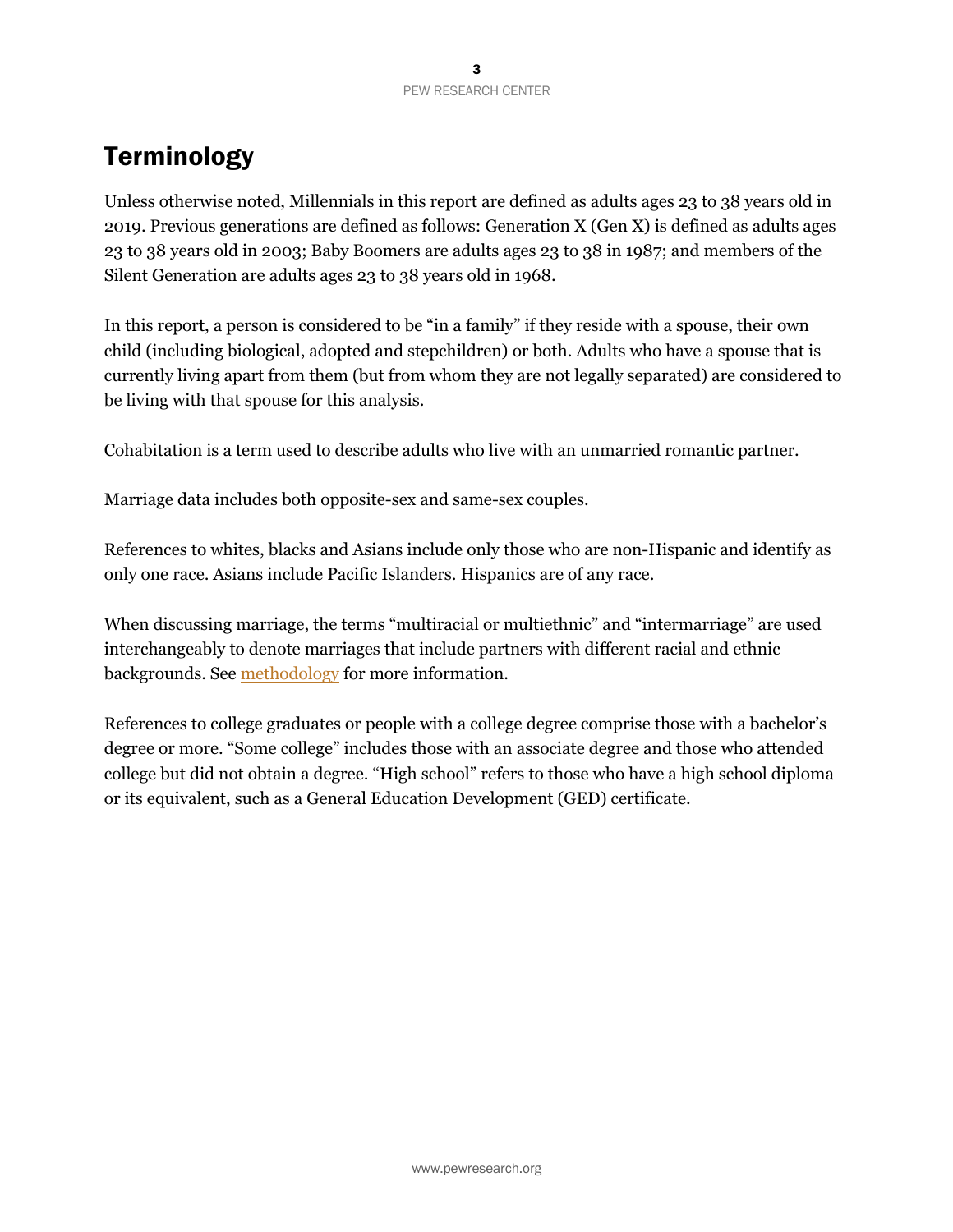# **As Millennials Near 40, They're Approaching Family Life Differently Than Previous Generations**

*Three-in-ten Millennials live with a spouse and child compared with 40% of Gen Xers at a comparable age*

As Millennials reach a new stage of life – the oldest among them will turn 39 this year  $-$  a clearer picture of how members of this generation are establishing their own families is coming into view. [Previous research](https://www.pewsocialtrends.org/essay/millennial-life-how-young-adulthood-today-compares-with-prior-generations/) highlights not only the sheer size of the Millennial generation, which now surpasses [Baby Boomers](https://www.pewresearch.org/fact-tank/2020/04/28/millennials-overtake-baby-boomers-as-americas-largest-generation/) as the largest, but also its racial and ethnic diversity and high rates of educational attainment. This research also notes that Millennials have been slower than previous generations to establish their own households.

A new analysis of government data by Pew Research Center shows that Millennials are taking a different path in forming – or not forming – families. Millennials trail previous generations at the same age across three typical measures of family life: living in a family unit, marriage rates and birth rates.

## More than four-in-ten Millennials do not live with a family of their own

*% of 23- to 38-year-olds living …*



Note: A person is considered to be in a family if they reside with a spouse, their own child (including those who are biological, adopted and/or stepchildren) or both. Adults who have a spouse that is currently living apart from them (but from whom they are not legally separated) are considered to be living with that spouse for this analysis.

Source: Pew Research Center analysis of 1968, 1987, 2003 and 2019 Current Population Survey Annual Social and Economic Supplement (IPUMS).

"As Millennials Near 40, They're Approaching Family Life Differently Than Previous Generations"

PEW RESEARCH CENTER

## **Millennials are less likely to live with a family of their own than previous generations were at the same stage of life**

Living with a family is defined here as living with a spouse, one's own child (or children) or both a spouse and child. Using this definition, Millennials are much less likely to be living with a family of their own than previous generations when they were the same age. In 2019, 55% of Millennials lived in this type of family unit. This compares with 66% of Gen Xers in 2003, 69% of Boomers in 1987 and 85% of members of the Silent Generation in 1968.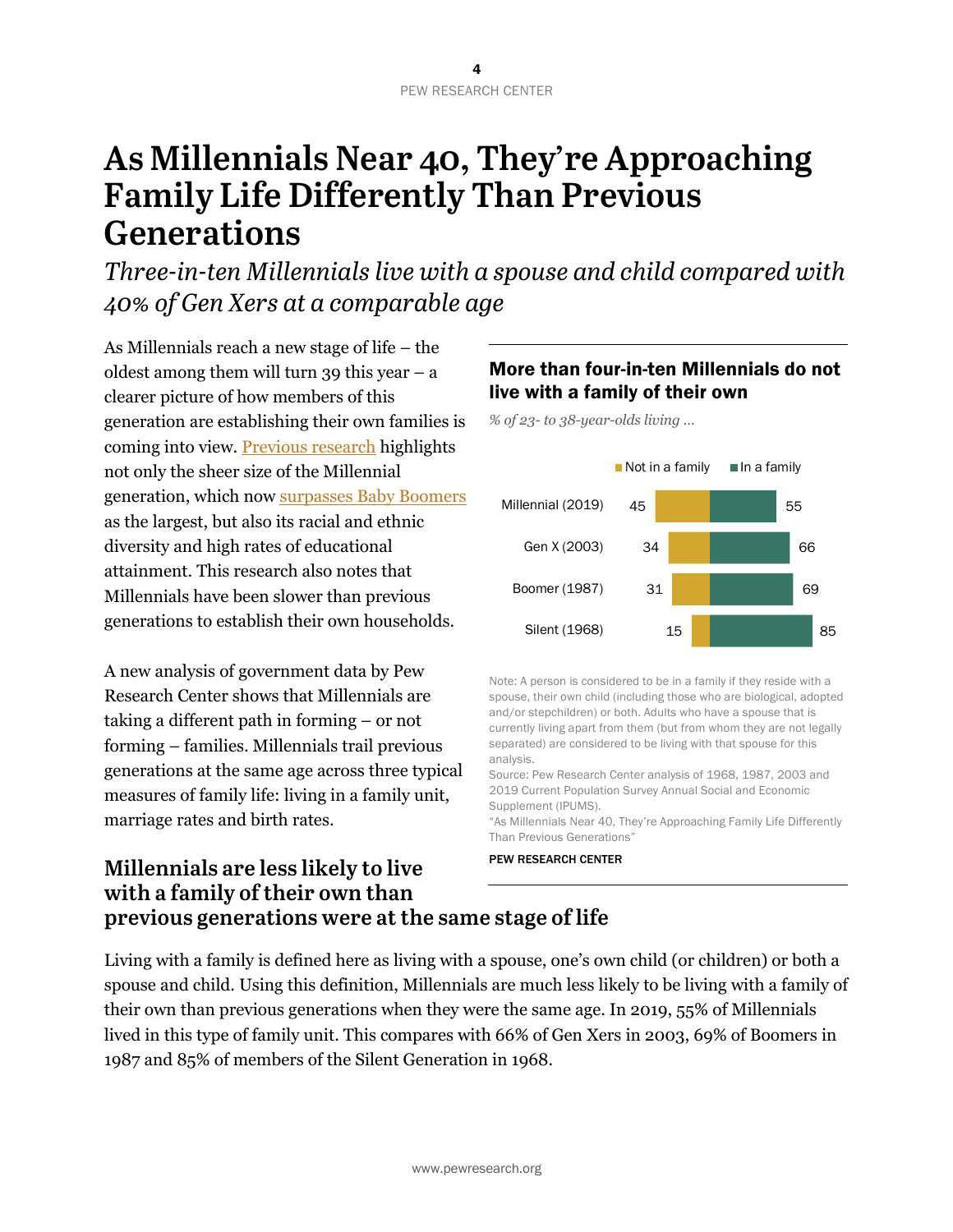## Three-in-ten Millennials live with a spouse and their own child – well below the share for previous generations at a comparable age



*% of 23- to 38-year-olds living with …*

Note: Adults who have a spouse that is currently living apart from them, but from whom they are not legally separated, are considered to be living with that spouse for this analysis. Children include those who are biological, adopted and/or stepchildren. Those living in group quarters are not shown. For more details on the specific categories, see the methodology.

Source: Pew Research Center analysis of 1968, 1987, 2003 and 2019 Current Population Survey Annual Social and Economic Supplement (IPUMS).

"As Millennials Near 40, They're Approaching Family Life Differently Than Previous Generations"

#### PEW RESEARCH CENTER

Millennials lag furthest behind in the share living with a spouse and child. Only three-in-ten Millennials fell into this category in 2019, compared with 40% of Gen Xers, 46% of Boomers and 70% of Silents when they were the age Millennials are now. At the same time, the share of Millennials who live with a spouse and no child is comparable to previous generations (13%), while the share living with a child but no spouse (12%) is the same as Gen X but higher than Boomers and Silents.

Among Millennials, there are significant differences in the share living in a family of their own by race, ethnicity and educational attainment. Black Millennials are the least likely to live in a family – 46% do, compared with 57% of white and Hispanic Millennials and 54% of Asians. Black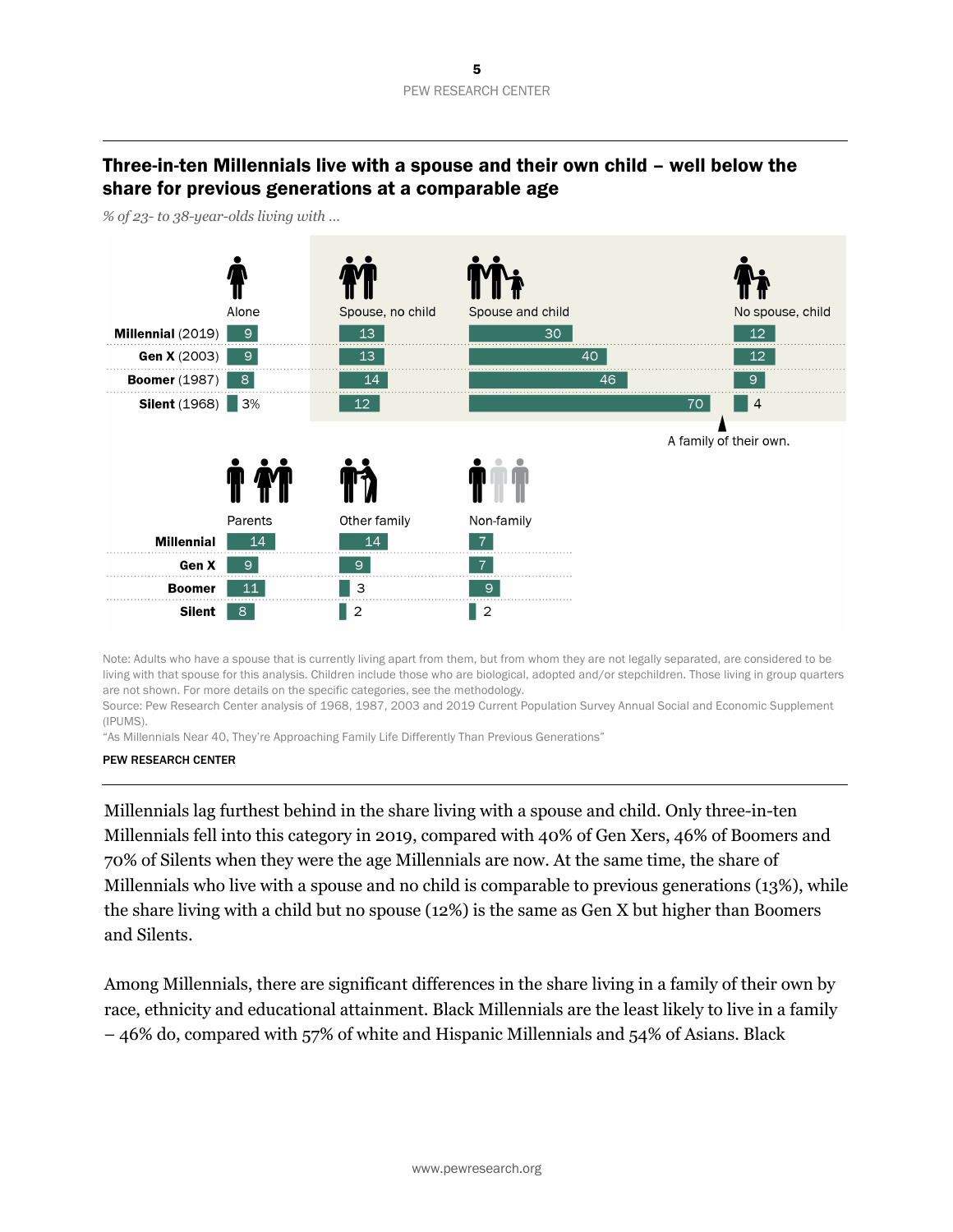#### 6 PEW RESEARCH CENTER

Millennials are more likely than other groups to live with a child and no spouse (22%, compared with 16% of Hispanic, 9% of white and 4% of Asian Millennials).

Overall, Millennials with less than a high school diploma are more likely than those with more education to live in a family (63% compared with 55% each of high school graduates, those with some college education and college graduates).

Millennials with a bachelor's degree or more education are more likely than those with less education to live with a spouse and no child (18% compared with 11% of those with some college education, 10% of high school graduates, and 7% of those with less than a high school diploma). College-educated Millennials are the least likely to live with a child and no spouse (4%), while those with less than a high school education are the most likely to fall into this category (21%).

A look at Millennials who aren't living with a family of their own reveals that most live in other family arrangements: 14% of Millennials live with their parents, and another 14% live with other family members. In both cases, these shares are higher than for other generations when they were in their 20s and 30s. [Previous research](https://www.pewsocialtrends.org/2015/07/29/more-millennials-living-with-family-despite-improved-job-market/) has shown that, even after the economy started to recover from the Great Recession, the share of Millennials living in their parents' homes continued to rise. Millennial men are much more likely than Millennial women to live with their parents (18% of men compared with 10% of women). Millennial men without a college degree are especially likely to fall into this category (21%, compared with 12% of Millennial men with a bachelor's or higher degree).

About one-in-ten Millennials (9%) live alone. This is similar to the share of Gen Xers and Boomers who did so at a comparable age but higher than the share of Silents. Some 7% of Millennials live in a household with non-family members.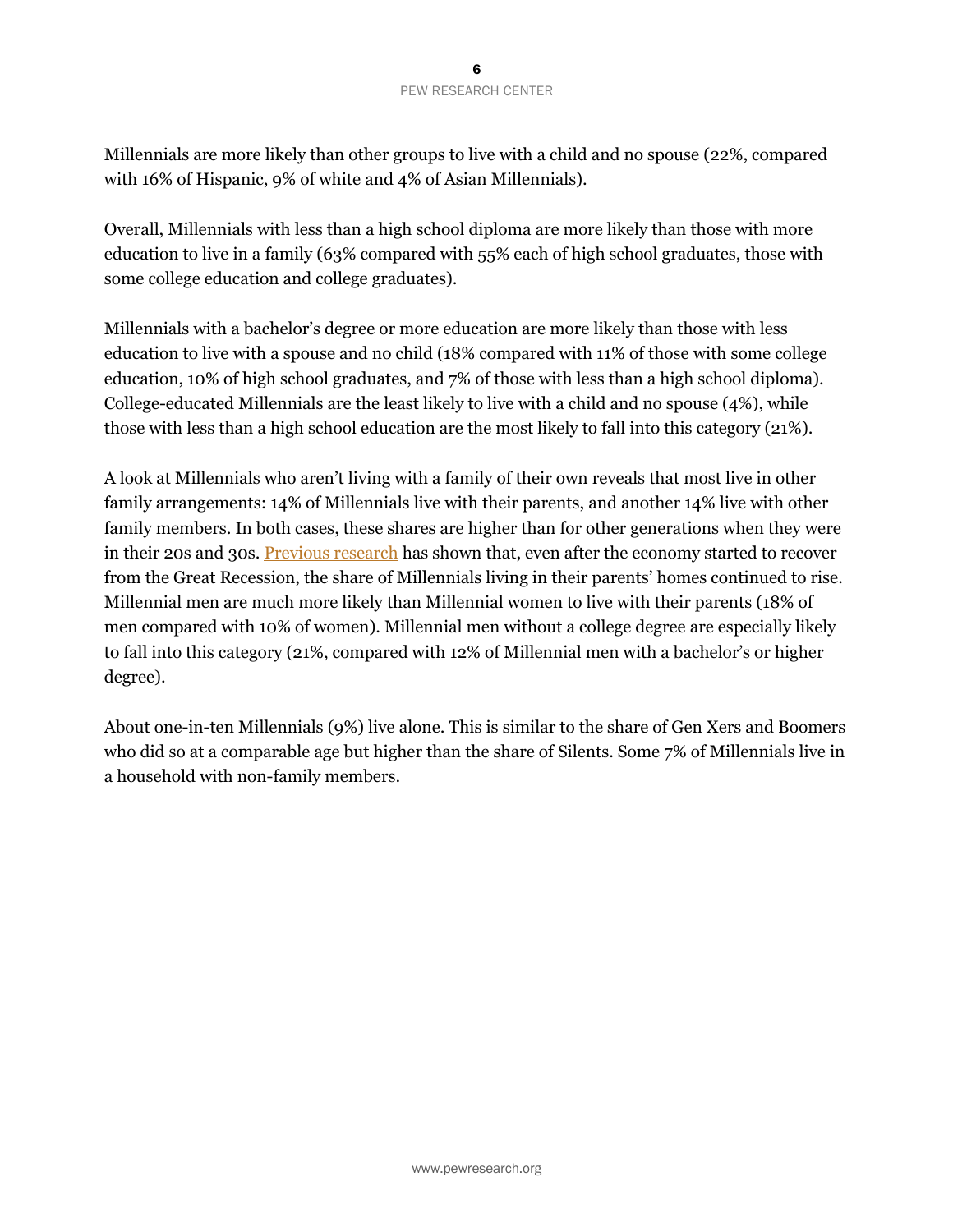# **More than half of Millennials are** *not* **married, and those who are got married later in life**

A majority of Millennials are not currently married, marking a significant change from past generations. Only 44% of Millennials were married in 2019, compared with 53% of Gen Xers, 61% of Boomers and 81% of Silents at a comparable age.

What does marriage look like for Millennials who have tied the knot? They are getting married later in life than previous generations. The <u>median age at first marriage</u> has edged up gradually in recent decades. In 2019, the average man first got married at age 30, and the average woman was 28 when she first wed. This is three years later – for both men and women – than in 2003, four years later than in 1987 and seven years later than in 1968.

Black Millennials are far less likely to be married than Millennials in other racial and ethnic groups: 24% compared with 51% of Asian, 48% of white and 42% of Hispanic Millennials. This racial and ethnic pattern is similar for older generations, but the gap between black adults and other groups has widened since 1968.

Half of all Millennials with a bachelor's degree or more education are married, which is higher than the share among those with less education. The largest gap emerges when

## College-educated Millennials most likely to be married

*% of 23- to 38-year-olds who are married*



Among Millennials, % who are married



Note: White, black and Asian adults include those who report being only one race and are non-Hispanic. Hispanics are of any race. Asians include Pacific Islanders. "Some college" includes those with an associate degree and those who attended college but did not obtain a degree.

Source: Pew Research Center analysis of 1968, 1987, 2003 and 2019 Current Population Survey Annual Social and Economic Supplement (IPUMS).

"As Millennials Near 40, They're Approaching Family Life Differently Than Previous Generations"

#### PEW RESEARCH CENTER

comparing the shares of Millennials with a bachelor's degree (50%) and those with a high school education (38%) who are married. There's a 10-point gap in the share married between those with a bachelor's degree and those with some college education (40%). Some 42% of Millennials with less than a high school education are married.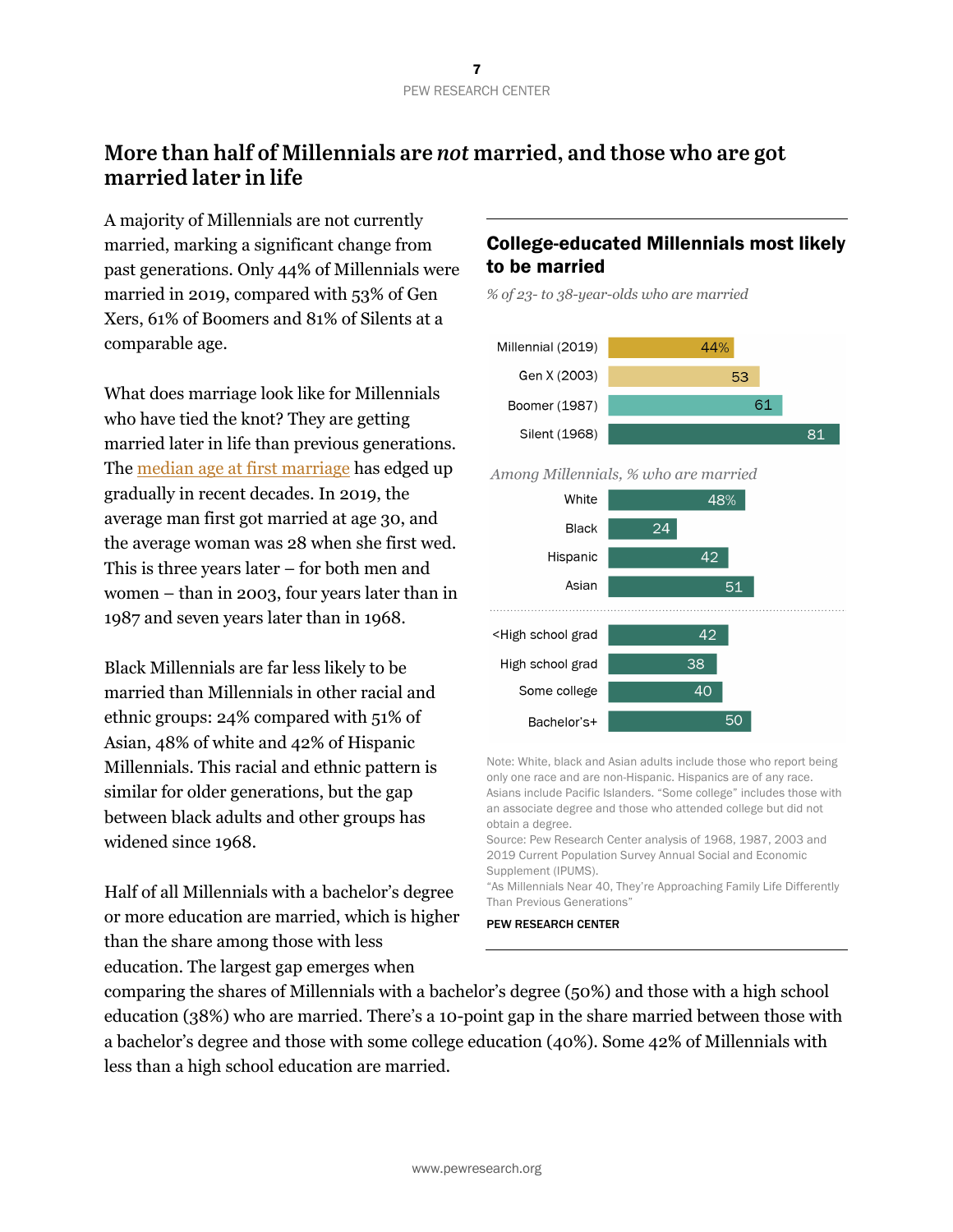The [education gap in marriage](https://www.pewresearch.org/fact-tank/2017/09/14/as-u-s-marriage-rate-hovers-at-50-education-gap-in-marital-status-widens/), which has been growing over time, is wider for Millennials than it has been in previous generations. Overall, marriage rates have declined since 1970, and the sharpest declines have been amongst the least educated adults.

#### Millennials more likely than Gen Xers when they were younger to be living with a romantic partner

As Millennials delay marriage, a significant share are living with a romantic partner. In 2019, 12% of Millennials were living with an unmarried partner – higher than the share of Gen Xers (8%) who were cohabiting in 2003.1 Cohabitation is more common among Millennials than Gen Xers across most racial and ethnic categories, as well as educational attainment.

White Millennials are more likely than other racial and

for college-educated Gen Xers at a comparable age.

### Millennials more likely to be cohabiting or unpartnered than Gen Xers were at a comparable age

*% of 23- to 38-year-olds who are …*



Source: Pew Research Center analysis of 2003 and 2019 Current Population Survey Annual Social and Economic Supplement (IPUMS).

"As Millennials Near 40, They're Approaching Family Life Differently Than Previous Generations"

PEW RESEARCH CENTER

<sup>1</sup> Cohabitation data for Boomers and Silents are unavailable because the Current Population Survey did not start collecting these data until 1995.

ethnic groups to be currently cohabiting with a partner: 14% of whites do, compared with 11% of black, 12% of Hispanic and 6% of Asian Millennials. Millennials with less than a college education are more likely to live with a partner than are those with a bachelor's degree (13% vs. 11%). Even so, the share of college-educated Millennials who are cohabiting is substantially higher than it was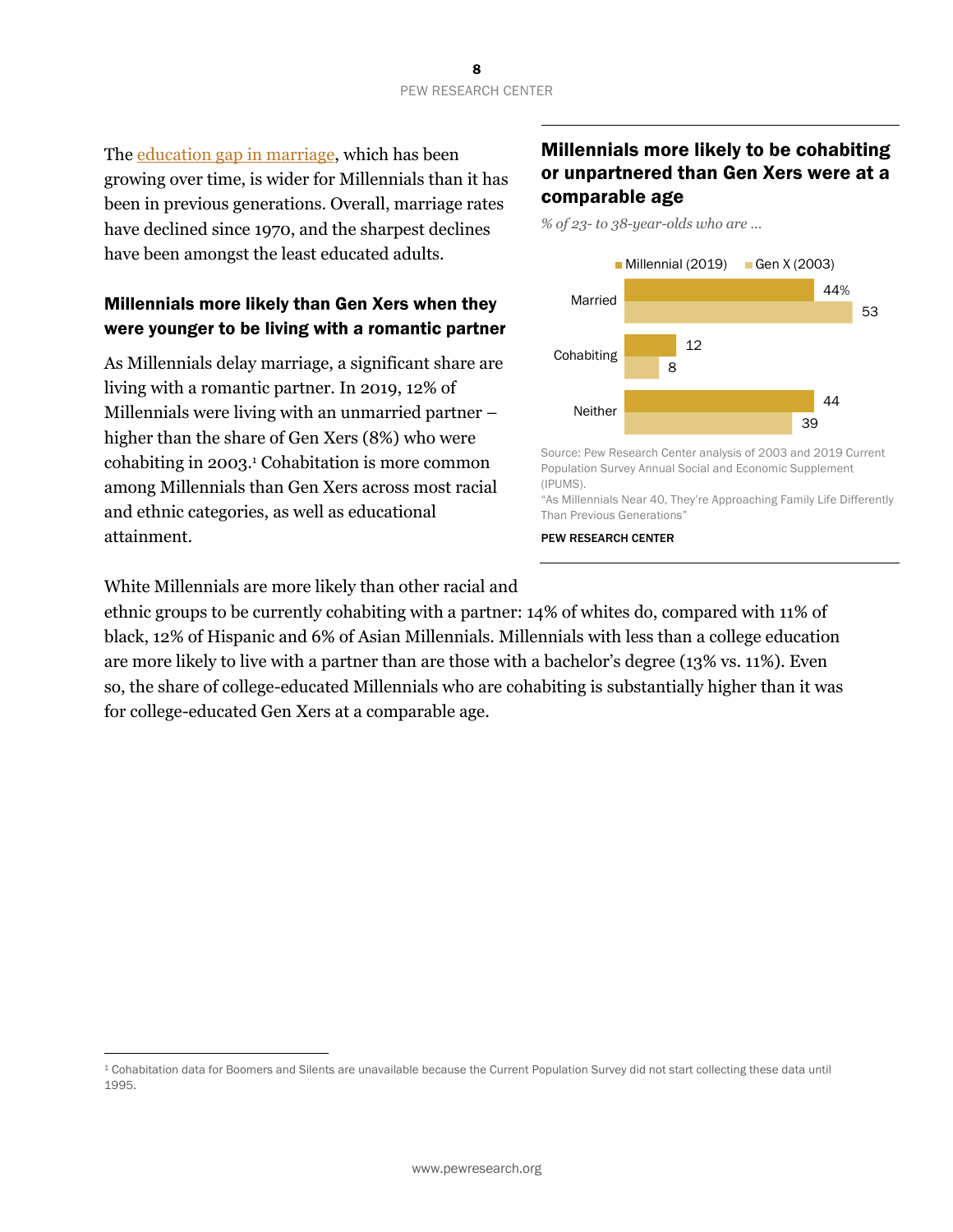### More than one-in-ten married Millennials have a spouse who is of a different racial or ethnic background

Some 13% of Millennial marriages include spouses of differing racial or ethnic backgrounds.2 This is significantly higher than the share of Gen X marriages that were multiracial or multiethnic in 2003 (9%).3 As noted in a 2017 [Pew Research](https://www.pewsocialtrends.org/2017/05/18/intermarriage-in-the-u-s-50-years-after-loving-v-virginia/) [Center report](https://www.pewsocialtrends.org/2017/05/18/intermarriage-in-the-u-s-50-years-after-loving-v-virginia/), rates of intermarriage have gone up over time. These shifts can be attributed to the removal of laws criminalizing interracial marriage in many states, including the landmark Loving v. Virginia decision in 1967, as well as cultural shifts that make interracial marriage more acceptable and the growing racial and ethnic diversity in the country.

Among married Millennials, 8% of whites are married to someone of a different race or ethnicity. The shares are higher among Hispanic (19%), black (18%) and Asian (16%) Millennials.4

Intermarriage rates are higher for Millennials than for Gen Xers across all racial and ethnic groups. The generational leap in intermarriage is most notable for Hispanic and black adults. The rate of intermarriage among black Millennials is nearly twice as high as that of black Gen Xers at a comparable age (18% vs. 10%).

#### Millennials are more likely than previous generations to marry someone with the same level of education as them

Millennials are [more educated](https://www.pewsocialtrends.org/essay/millennial-life-how-young-adulthood-today-compares-with-prior-generations/) than previous generations of young adults, and they're more likely to be married to someone

## Roughly one-in-five black and Hispanic Millennials who are married have a spouse of a different race or ethnicity

*% of \_\_\_ married Millennials whose spouse is a different race or ethnicity*



Note: White, black and Asian adults include those who report being only one race and are non-Hispanic. Hispanics are of any race. Asians include Pacific Islanders. Source: Pew Research Center analysis of 2019 Current Population Survey Annual Social and Economic Supplement (IPUMS). "As Millennials Near 40, They're Approaching Family Life Differently Than Previous Generations"

#### PEW RESEARCH CENTER

who shares their educational credentials. Among married Millennials with a bachelor's degree or more education, 75% are married to another college graduate. This is higher than Gen Xers (68%),

<sup>2</sup> Millennial marriages are those in which at least one spouse is a Millennial (regardless of the age of the other spouse). This analysis is limited to married individuals whose spouse is present in the household.

<sup>3</sup> The analysis does not include intermarriage rates for Boomers or Silents because of changes in how the Current Population Survey (CPS) collects data on racial categories.

<sup>4</sup> See methodology section for more information about multiracial and multiethnic marriages are defined.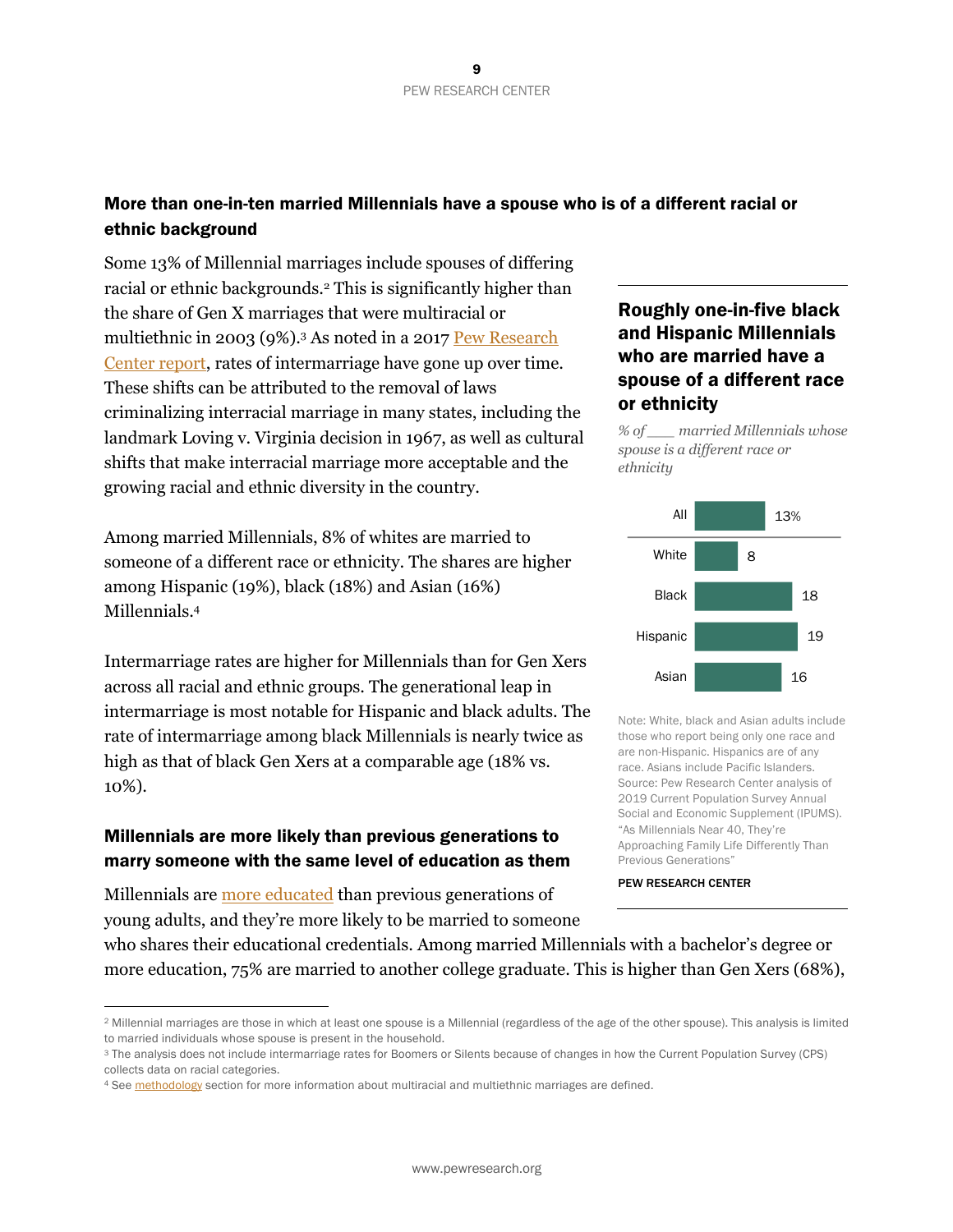Boomers (63%) or Silents (52%) when they were the age Millennials are now. Some 16% of Millennials with a bachelor's degree married someone with some college education, 9% are married to a high school graduate, and 1% of Millennials with a college degree married someone with less than a high school education.

College-educated Millennial women are [less likely to have a](https://commons.wikimannia.org/images/Elaina_Rose_-_Education_and_Hypergamy_in_Marriage_Markets.pdf) [spouse with a college degree](https://commons.wikimannia.org/images/Elaina_Rose_-_Education_and_Hypergamy_in_Marriage_Markets.pdf) than are their male counterparts (70% vs. 82%). This was also the case for Gen Xers (66% of college-educated Gen X women were married to someone with a bachelor's degree, compared with 70% of college-educated Gen X men).

## Outpacing men at graduation means college-educated women are now less likely to marry a college-educated man

*% of married men/women ages 23 to 38 with a bachelor's degree or more education who are married to someone else with at least a bachelor's degree*



Source: Pew Research Center analysis of 1968, 1987, 2003 and 2019 Current Population Survey Annual Social and Economic Supplement (IPUMS). "As Millennials Near 40, They're Approaching Family Life Differently Than Previous

Generations"

PEW RESEARCH CENTER

This disparity can be explained by recent data showing [more women are graduating from college](https://www.pewsocialtrends.org/2010/01/19/women-men-and-the-new-economics-of-marriage/) [than men](https://www.pewsocialtrends.org/2010/01/19/women-men-and-the-new-economics-of-marriage/), thus making the ratio of college-educated men to women unbalanced (fewer men than women). The pattern was the opposite for Boomers and Silents: Men were *less* likely to marry someone with a college degree than women. This reversal can be partially attributed to the fact that, during this time, fewer women went to college, resulting in a smaller pool of college-educated women for men to marry.

Across all levels of education, Millennial men are more likely than women to marry someone with higher educational credentials. For example, 18% of Millennial men with a high school diploma or less marry someone with a bachelor's degree or more (compared with 9% of Millennial women). Some 33% of Millennial men with some college education marry someone with a bachelor's degree or more (compared with 22% of Millennial women).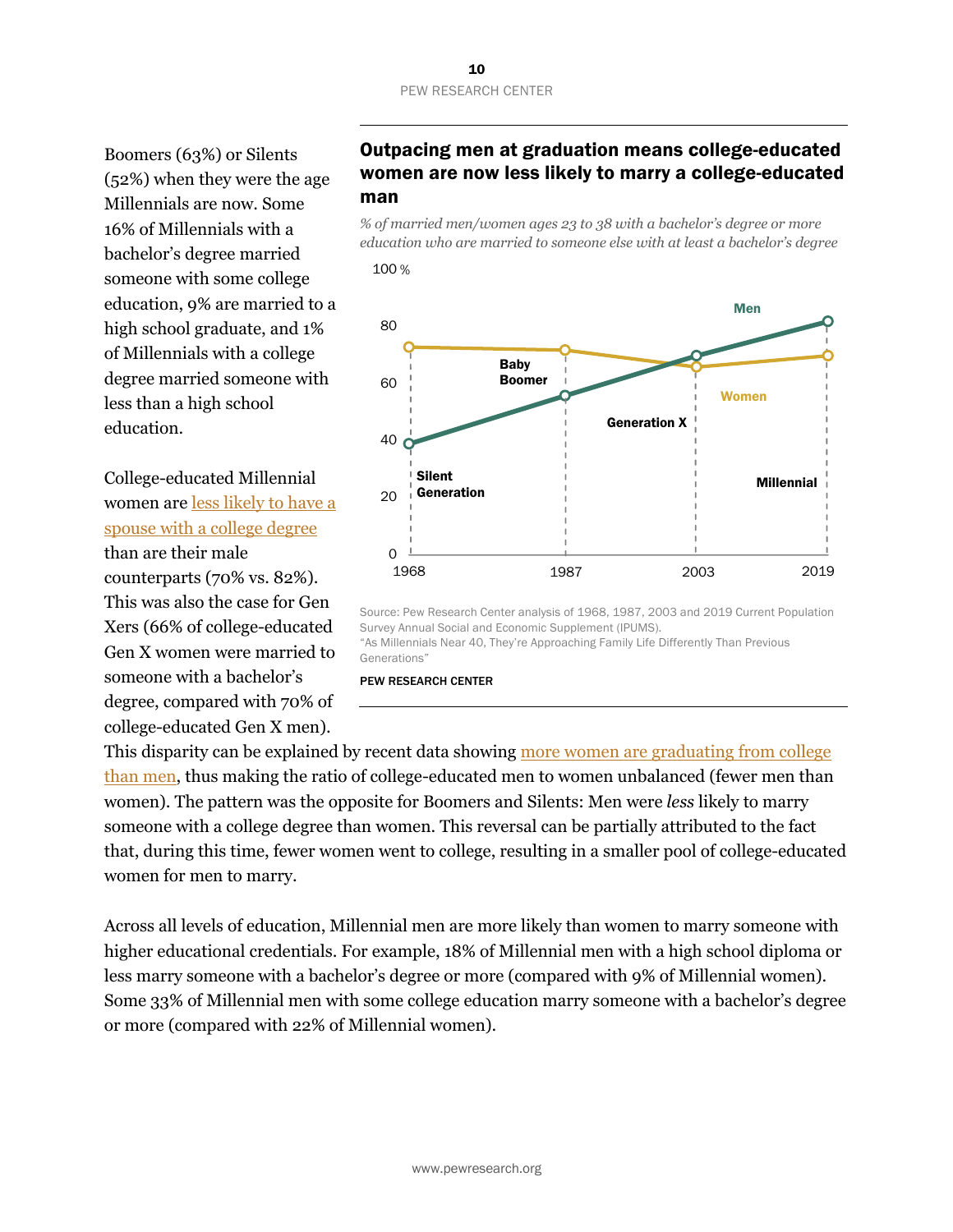# **More than half of Millennial women have given birth; they are older than previous generations when they do**

As of 2018, approximately 19 million Millennial women had given birth to a child. This amounts to more than half (55%) of all Millennial women, smaller than the shares of previous generations of women who had given birth at a comparable age. Some 62% of Gen X women and 64% of Boomer women were mothers when they were ages 22 to 37.5

Among Millennials, Hispanic and black women are more likely than white and Asian women to have given birth. This pattern holds true for Gen X women as well.

It should be noted that these figures reflect fertility for 22- to 37-year-olds, not [completed](https://www.pewresearch.org/fact-tank/2019/05/22/u-s-fertility-rate-explained/) [fertility](https://www.pewresearch.org/fact-tank/2019/05/22/u-s-fertility-rate-explained/). Millennial women, especially the youngest among them, still have many years to complete their fertility. And some Gen X women are still in their child-bearing years. (Researchers typically define childbearing age as 15 to 44.)

Previous research has shown that women are [waiting longer to give birth](https://www.pewsocialtrends.org/2018/01/18/theyre-waiting-longer-but-u-s-women-today-more-likely-to-have-children-than-a-decade-ago/), with many becoming first-time mothers in their 40s. This is reflected in data showing that the age of firsttime mothers has increased over time. In 2015,

#### Millennials are less likely to have given birth at this stage of life than their predecessors

*% of 22- to 37-year-old women who have had a live birth*



Source: Pew Research Center analysis of 1986, 2002 and 2018 Current Population Survey Fertility Supplement (IPUMS). "As Millennials Near 40, They're Approaching Family Life Differently Than Previous Generations"

#### PEW RESEARCH CENTER

when the oldest Millennial was 34, [the mean age for mothers](https://www.cdc.gov/nchs/data/nvsr/nvsr66/nvsr66_01_tables.pdf) was 26.4 – up from 22.7 in 1980. Delayed childbearing and a decline in teenage pregnancies are partial explanations for this shift.

While Millennial women are less likely to have given birth, those who are mothers aren't necessarily having fewer children. In 2018, Millennial women who had given birth had an average of 2.02 children. At similar ages, Gen X women had 2.07 children and Boomer women had 2.05 children, on average.

<sup>5</sup> These fertility data weren't collected until 1976, which means there is no information for Silent women. The most recently available fertility data are for 2018. To compare previous generations with Millennials, the age range was shifted to 22- to 37-year-olds and data were analyzed for 2018, 2002 and 1986.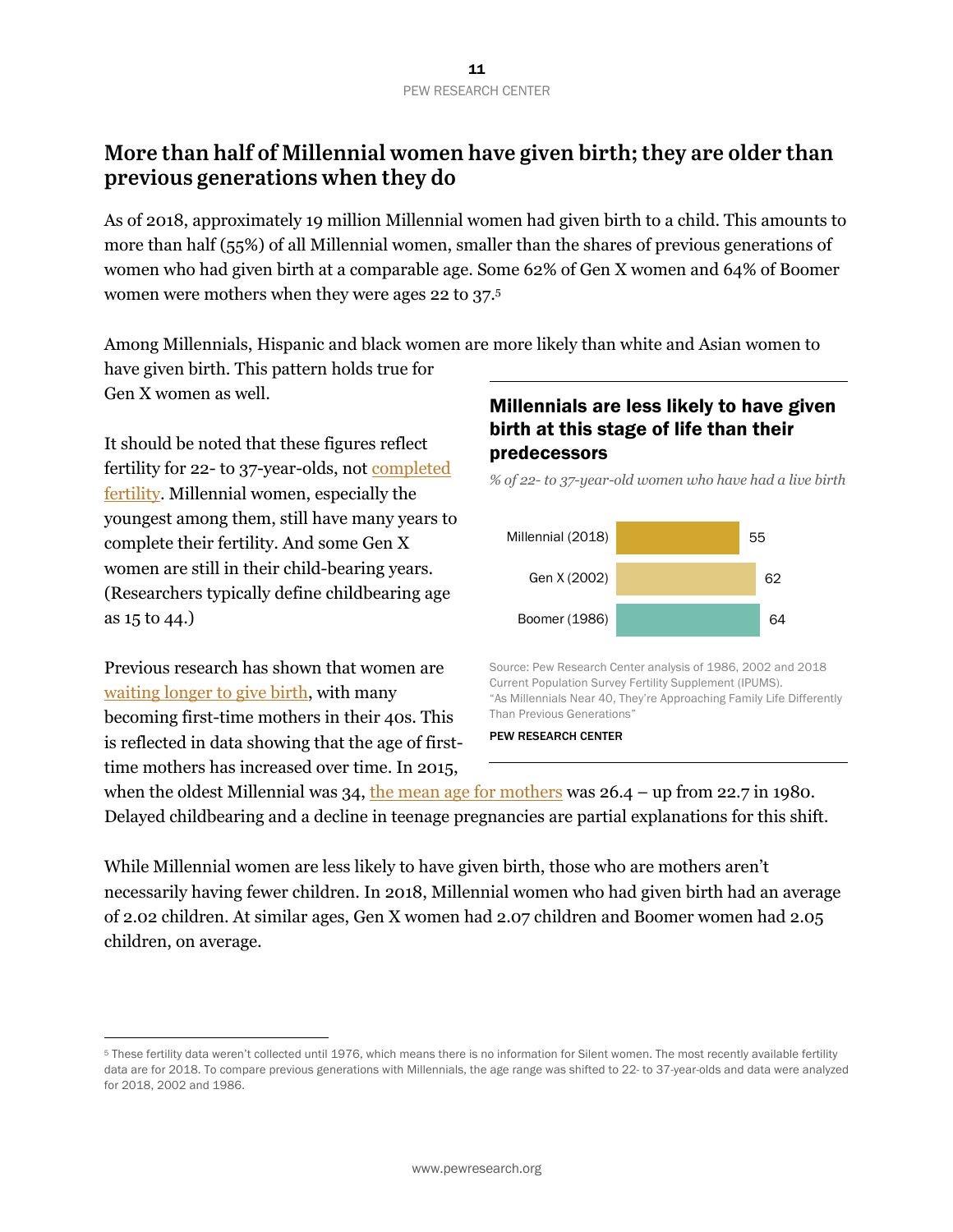Millennial mothers are more likely than mothers from previous generations to be unmarried. Some 33% of Millennial moms living with their own children younger than 18 are unmarried, compared with 29% of Gen X moms, 23% of Boomer moms and 9% of Silent moms at the same age. Millennial moms with a college education (14%) are much less likely to be unmarried than those with less than a college degree (44%). There are also differences by race and ethnicity: Among Millennial mothers, black women (67%) are more likely to be unmarried than are Hispanic (39%), white (24%) or Asian (11%) women.

#### A third of Millennial men live in a household with their own children

While there are no comparable fertility measures for fathers in the Current Population Survey, data from an ongoing [national survey](https://gss.norc.org/) finds that Millennial men are less likely to be fathers at this stage of life than Gen X men were at a comparable age. In 2018, 40% of Millennial men ages 22 to 37 said they had fathered a child; this compares with 46% among Gen X men in 2002.

Another way to measure fatherhood is by looking at the share of men who report living at home with their own children (those younger than 18), although it is important to note that these numbers do not distinguish whether these children are biological, adopted or stepchildren.

Millennial men are less likely to be living in a household with their own children than was the case for previous generations of men at a comparable age. In 2019, 32% of Millennial men reported living in a household with their own children, compared with 41% of Gen X men in 2003, 44% of Boomer men in 1987 and 66% of Silent men in 1968.

Hispanic and white Millennial men (34% for both) are more likely than their black (23%) and Asian counterparts (27%) to be living with children of their own. For Millennial men, those with more education are less likely to live with children of their own. For example, 40% of Millennial men with less than a high school diploma live with children of their own compared with 31% of Millennial men with a bachelor's degree or higher.

### About one-in-five Millennial fathers are single dads

*% of 23- to 38-year-old fathers who are not married, among those living with their own child(ren)*



Note: A "father" is defined as an individual living with their own child who is younger than 18, including biological, adopted and stepchildren.

Source: Pew Research Center analysis of 1968, 1987, 2003 and 2019 Current Population Survey Annual Social and Economic Supplement (IPUMS).

"As Millennials Near 40, They're Approaching Family Life Differently Than Previous Generations"

#### PEW RESEARCH CENTER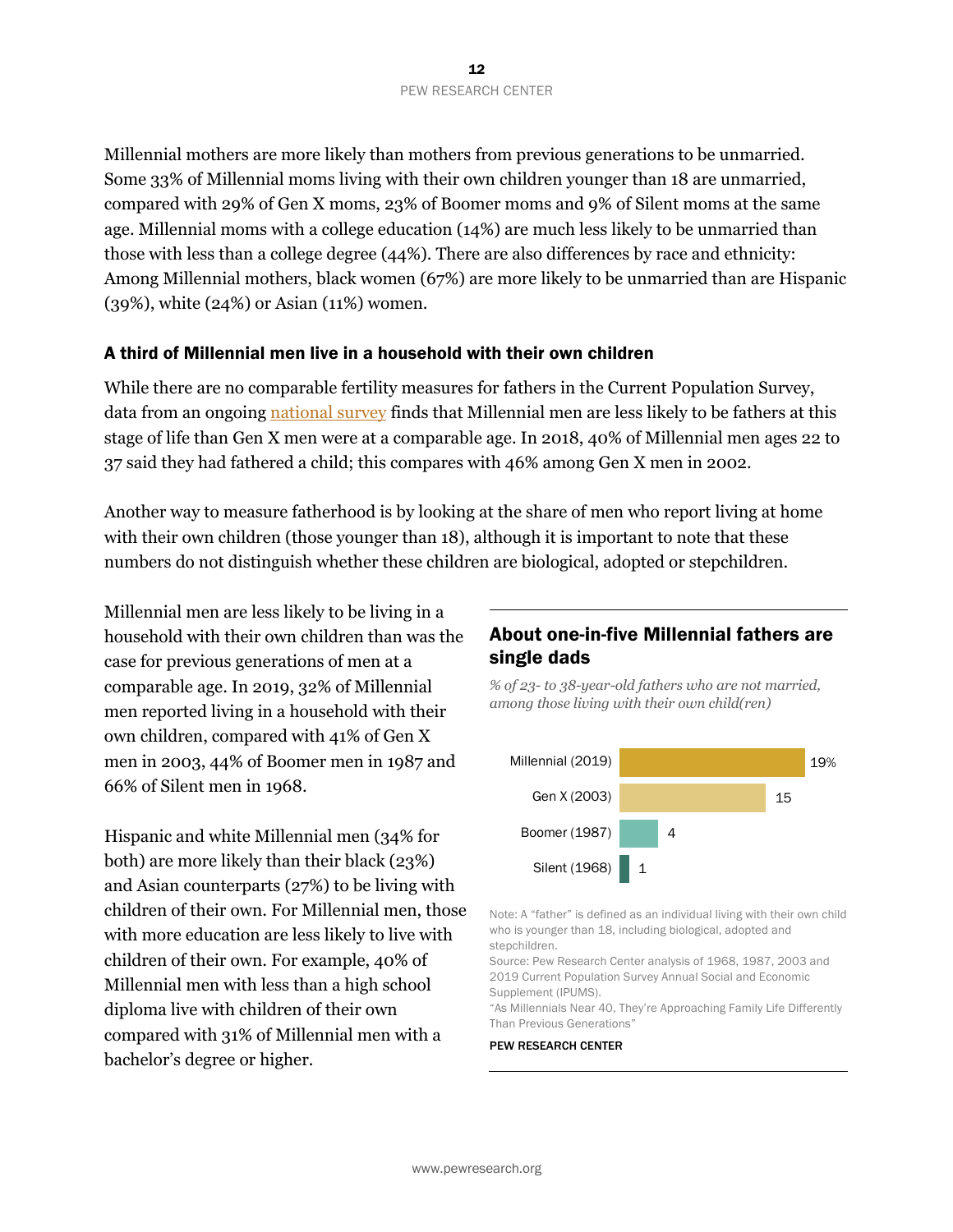Most Millennial dads who reside with their children are living with a spouse. And, in most of those households, both parents are working. In 66% of households with a married couple and at least one child younger than 18 in which one or both spouses is a Millennial, both parents were employed in 2018 (the year prior to the survey). This is the same as the share among Gen X and Boomer households in 2002 and 1986 with two married parents and one or more children younger than 18. But times have changed a lot in this regard since members of the Silent Generation were raising their children. In 1967, only 44% of Silent households with two married parents and at least one child had two working parents.

About one-in-five Millennial men residing with their own child or children are unmarried. This is significantly higher than the shares for previous generations: 15% of Gen X fathers, 4% of Boomer fathers and 1% of dads in the Silent Generation were unmarried at a comparable age.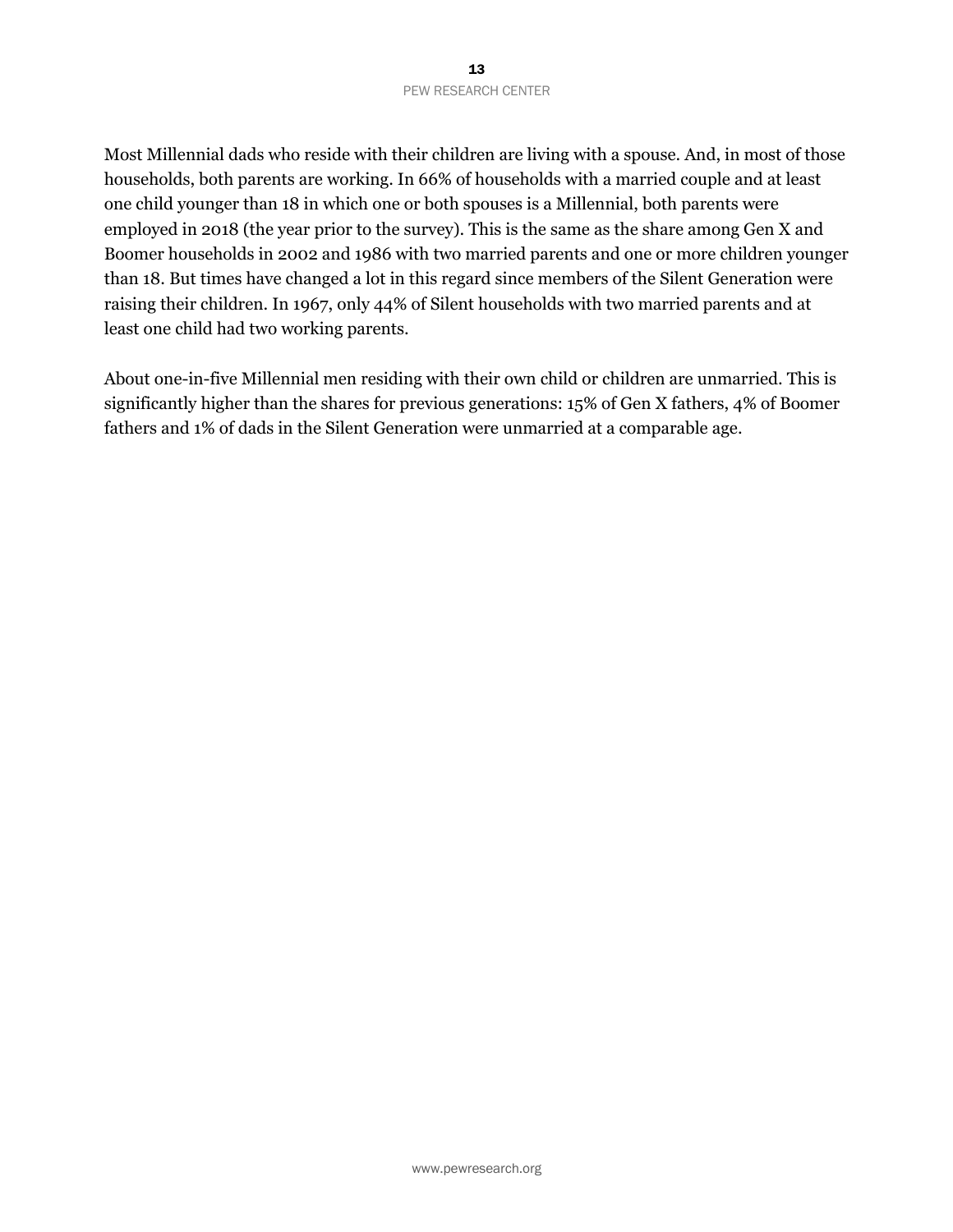# Acknowledgments

This report is a collaborative effort based on the input and analysis of the following individuals. Find related reports online at [pewresearch.org/socialtrends](https://www.pewsocialtrends.org/)

Amanda Barroso, *Writer/Editor* Kim Parker, *Director, Social Trends Research* Jesse Bennett, *Research Assistant* Richard Fry, *Senior Researcher* Anna Brown, *Research Associate* Juliana Horowitz, *Associate Director, Research* Tanya Arditi, *Communications Manager* Michael Keegan, *Senior Information Graphics Designer* Travis Mitchell, *Copy Editor and Digital Producer*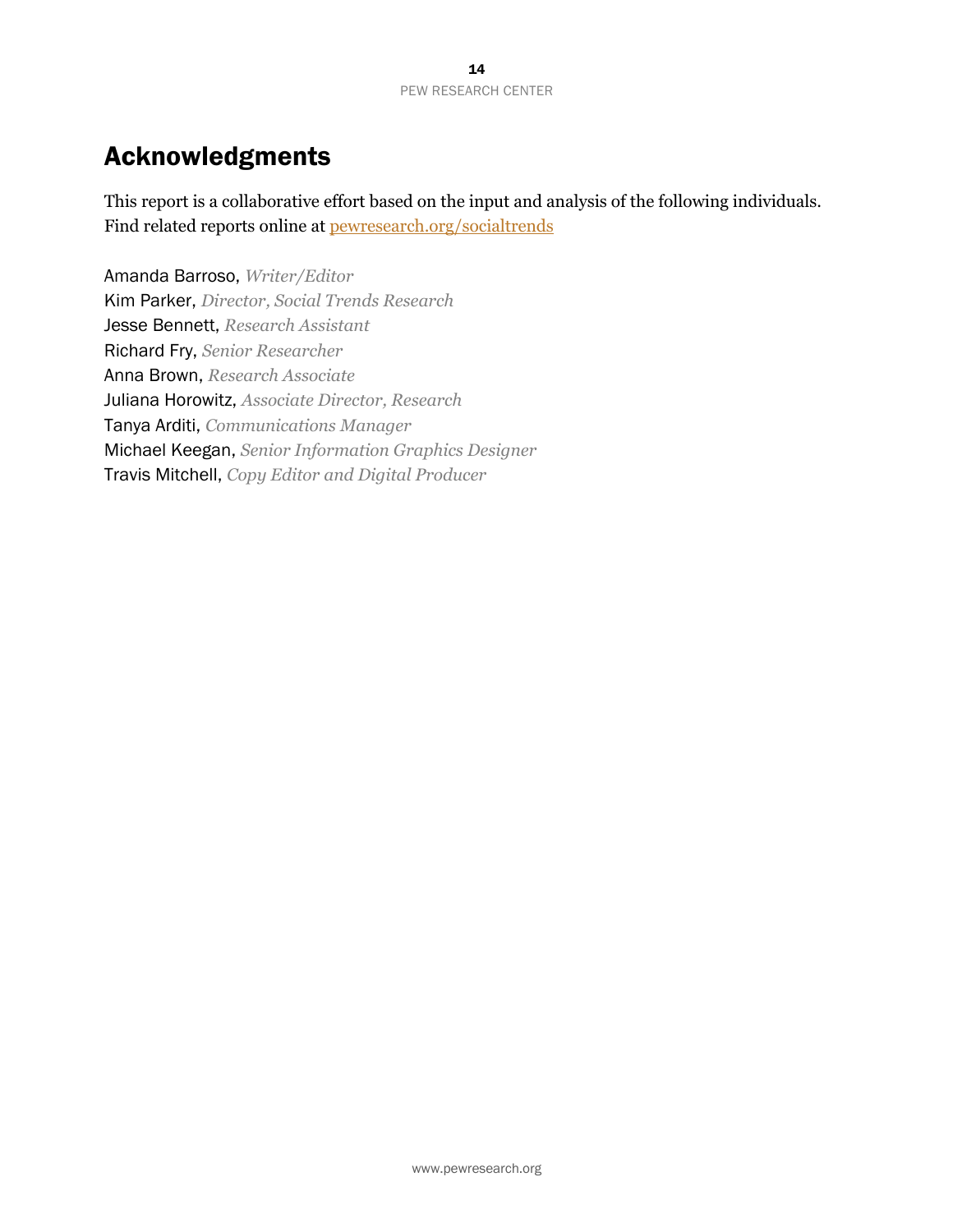# Methodology

The analysis of living arrangements, marriages and fatherhood is based on the Annual Social and Economic Supplement (ASEC) to the U.S. Census Bureau's monthly Current Population Survey (CPS). The CPS is a monthly survey of approximately 60,000 households and is the source of the nation's official statistics on unemployment. The Bureau conducts the ASEC each March. This supplement is perhaps best known as the basis for the Census Bureau's [annual income and poverty](https://www.census.gov/library/publications/2019/demo/p60-266.html) [reports](https://www.census.gov/library/publications/2019/demo/p60-266.html) and is the official source of the national poverty estimate. The supplement uses an enlarged sample of households. The ASEC microdata files used are the Integrated Public Use Microdata Series [\(IPUMS-CPS](https://cps.ipums.org/cps/index.shtml)) provided by the University of Minnesota. Files are available back to 1962.

Information on childlessness and the number of live births among women is based on the Census Bureau's fertility supplement to the CPS, conducted in June of every other year. The supplement surveys women of childbearing age and is a primary source for [periodic fertility reports](https://www.census.gov/data/tables/2018/demo/fertility/women-fertility.html) published by the Census Bureau. The fertility supplement microdata files are also available at the [IPUMS](https://cps.ipums.org/cps/fertility_sample_notes.shtml)-[CPS](https://cps.ipums.org/cps/fertility_sample_notes.shtml) website.

The analysis of whether a young adult lives in a "family of their own" is based on their assignment to one of seven mutually exclusive categories. The assignments are prioritized, meaning once one meets the condition then other details of the members of their household are irrelevant. Young adults living in group quarters are the first to be defined. Then, young adults who are married or have a child of their own residing in the household are in a family of their own. Next, those living alone are assigned to the living alone category. A young adult who reports that he or she is the child of the head of the household and has not been assigned to a previous category is "living with parents." If the young adult is living with other family members (e.g. a sibling, aunt, uncle, or grandparent) or an unmarried partner and has not been assigned to a previous category then the young adult is living with "other family." If the young adult resides with other non-relatives such as a roommate or boarder/lodger and has not been assigned to a previous category, then he or she is assigned to living with "non-family."

The analysis of multiracial or multiethnic marriage assigned each spouse to one of five mutually exclusive major racial or ethnic groups: non-Hispanic white alone, non-Hispanic black alone, Hispanic, non-Hispanic Asian or Pacific Islander alone, and non-Hispanic other (including American Indian and Alaskan Native alone and those reporting more than one racial category). A spouse is in a multiracial or multiethnic marriage if the spouse is married to a person in a different major racial or ethnic group. For example, a multiracial spouse who is married to a non-Hispanic white spouse is in a multiracial or multiethnic marriage. If this same spouse is married to a non